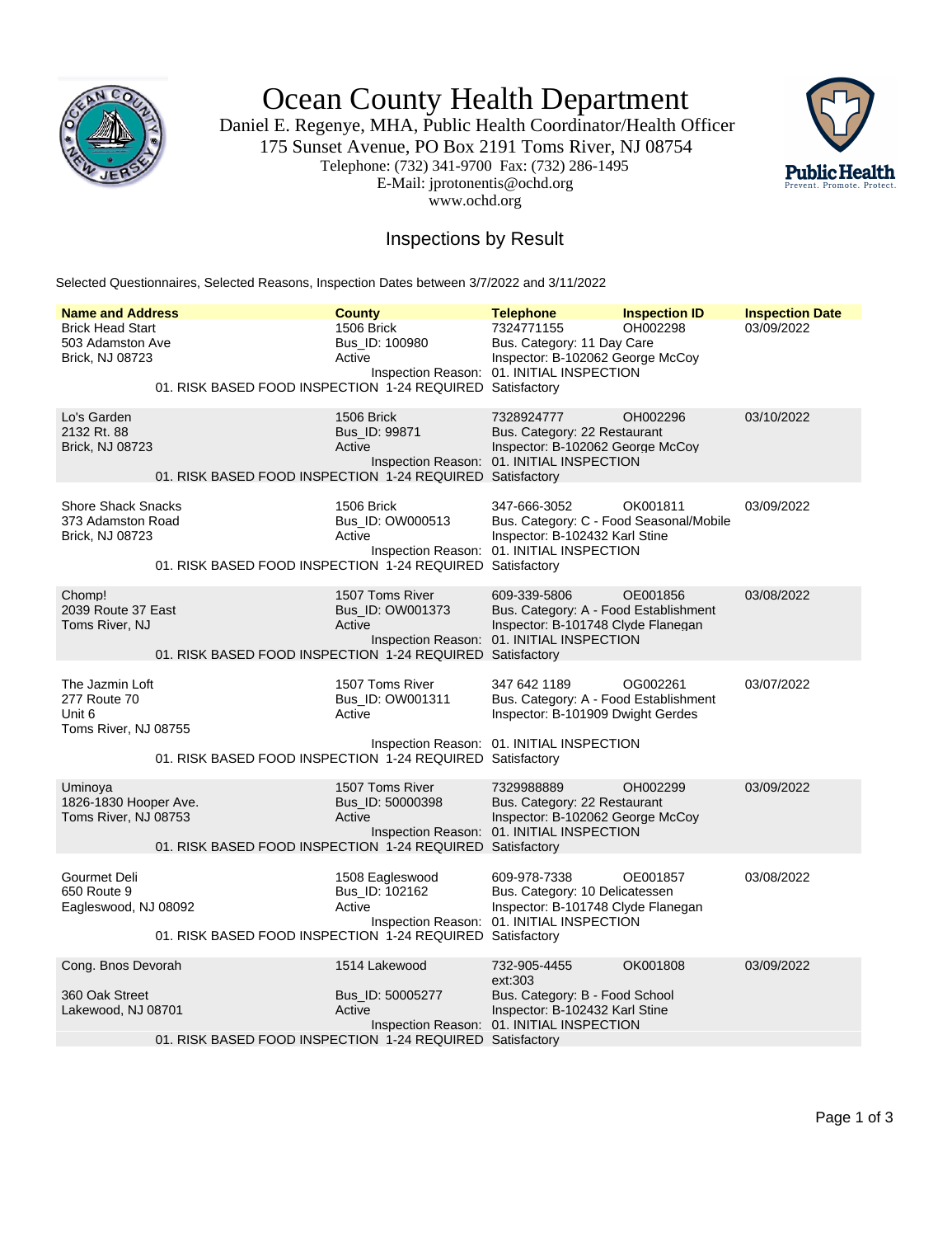## Inspections by Result

| <b>Name and Address</b>                                                                            | <b>County</b>                                                                                          | <b>Telephone</b>                                                                                                                     | <b>Inspection ID</b> | <b>Inspection Date</b> |  |  |
|----------------------------------------------------------------------------------------------------|--------------------------------------------------------------------------------------------------------|--------------------------------------------------------------------------------------------------------------------------------------|----------------------|------------------------|--|--|
| <b>Piner Elementary</b><br>1141 E County Line Rd<br>Lakewood, NJ 08701                             | 1514 Lakewood<br>Bus ID: 50003431<br>Active                                                            | 732-905-7900<br>Bus. Category: 03 School Cafeteria<br>Inspector: B-102432 Karl Stine<br>Inspection Reason: 01. INITIAL INSPECTION    | OK001807             | 03/09/2022             |  |  |
|                                                                                                    | 01. RISK BASED FOOD INSPECTION 1-24 REQUIRED Satisfactory                                              |                                                                                                                                      |                      |                        |  |  |
| <b>Preferred Behavioral Health</b><br>700 Airport Rd<br>Lakewood, NJ 08701                         | 1514 Lakewood<br>Bus_ID: 103725<br>Active                                                              | 7323674700<br>Bus. Category: A - Food Establishment<br>Inspector: B-102432 Karl Stine<br>Inspection Reason: 01. INITIAL INSPECTION   | OK001810             | 03/09/2022             |  |  |
|                                                                                                    | 01. RISK BASED FOOD INSPECTION 1-24 REQUIRED Satisfactory                                              |                                                                                                                                      |                      |                        |  |  |
| Preferred Behavioral Health (Prime Time<br>Interact)<br>725 Airport Rd Suite 4c                    | 1514 Lakewood<br>Bus_ID: 104711                                                                        | 732-367-8859<br>Bus. Category: A - Food Establishment                                                                                | OK001804             | 03/09/2022             |  |  |
| DBA Prime Time Interact<br>Lakewood, NJ 08701                                                      | Active                                                                                                 | Inspector: B-102432 Karl Stine                                                                                                       |                      |                        |  |  |
|                                                                                                    | 01. RISK BASED FOOD INSPECTION 1-24 REQUIRED Satisfactory                                              | Inspection Reason: 01. INITIAL INSPECTION                                                                                            |                      |                        |  |  |
| <b>Preferred Behavioral Health Food Pantry</b><br>725 Airport Road Suite 7 G<br>Lakewood, NJ 08701 | 1514 Lakewood<br>Bus_ID: OU001090<br>Active                                                            | 732-367-4700<br>Bus. Category: A - Food Establishment<br>Inspector: B-102432 Karl Stine<br>Inspection Reason: 01. INITIAL INSPECTION | OK001805             | 03/09/2022             |  |  |
|                                                                                                    | 01. RISK BASED FOOD INSPECTION 1-24 REQUIRED Satisfactory                                              |                                                                                                                                      |                      |                        |  |  |
| Talmud Torah Darchei Avoseinu<br>1500 Pine Street<br>Lakewood, NJ 08701                            | 1514 Lakewood<br>Bus_ID: OU001193<br>Active                                                            | 732-481-1602<br>Bus. Category: B - Food School<br>Inspector: B-102432 Karl Stine<br>Inspection Reason: 01. INITIAL INSPECTION        | OK001806             | 03/09/2022             |  |  |
|                                                                                                    | 01. RISK BASED FOOD INSPECTION 1-24 REQUIRED Satisfactory                                              |                                                                                                                                      |                      |                        |  |  |
| The French Press Coffee Roasters<br>943 River Avenue<br>Unit 1<br>Lakewood, NJ 08701               | 1514 Lakewood<br>Bus_ID: OW000917<br>Active                                                            | 848-299 1733<br>Bus. Category: A - Food Establishment<br>Inspector: B-102432 Karl Stine                                              | OK001809             | 03/09/2022             |  |  |
| 01. RISK BASED FOOD INSPECTION 1-24 REQUIRED Satisfactory                                          | Inspection Reason: 01. INITIAL INSPECTION                                                              |                                                                                                                                      |                      |                        |  |  |
| <b>Tiferes Bais Yaakov</b><br>613 Oak Street<br>Lakewood, NJ 08701                                 | 1514 Lakewood<br>Bus_ID: 105826<br>Active                                                              | 7323640466<br>Bus. Category: B - Food School<br>Inspector: B-102432 Karl Stine<br>Inspection Reason: 01. INITIAL INSPECTION          | OK001818             | 03/10/2022             |  |  |
|                                                                                                    | 01. RISK BASED FOOD INSPECTION 1-24 REQUIRED Satisfactory                                              |                                                                                                                                      |                      |                        |  |  |
| Green Dude Smoke Shop<br>800 Radio Road<br>Unit 7                                                  | 1516 Little Egg Harbor<br>Bus_ID: OW001100<br>Active                                                   | 207 416 3950<br>Bus. Category: Other<br>Inspector: B-101748 Clyde Flanegan                                                           | OE001859             | 03/09/2022             |  |  |
| Little Egg Harbor, NJ 08087                                                                        | 01. RISK BASED FOOD INSPECTION 1-24 REQUIRED Satisfactory                                              | Inspection Reason: 01. INITIAL INSPECTION                                                                                            |                      |                        |  |  |
| Jack's NYC Bagels and Deli                                                                         | 1516 Little Egg Harbor                                                                                 | 609-296-2761                                                                                                                         | OE001862             | 03/11/2022             |  |  |
| 603 Route 9 South<br>Little Egg Harbor, NJ 08087                                                   | Bus ID: OU000790<br>Active                                                                             | Bus. Category: A - Food Establishment<br>Inspector: B-101748 Clyde Flanegan<br>Inspection Reason: 01. INITIAL INSPECTION             |                      |                        |  |  |
|                                                                                                    | 01. RISK BASED FOOD INSPECTION 1-24 REQUIRED Satisfactory                                              |                                                                                                                                      |                      |                        |  |  |
| Seven-Eleven #36055<br>800 Radio Road<br>Little Egg Harbor, NJ 08087                               | 1516 Little Egg Harbor<br>Bus_ID: 105879<br>Active                                                     | 201-682-4414<br>Bus. Category: 70 Conv. Store - Retail<br>Inspector: B-101748 Clyde Flanegan                                         | OE001863             | 03/11/2022             |  |  |
|                                                                                                    | Inspection Reason: 01. INITIAL INSPECTION<br>01. RISK BASED FOOD INSPECTION 1-24 REQUIRED Satisfactory |                                                                                                                                      |                      |                        |  |  |